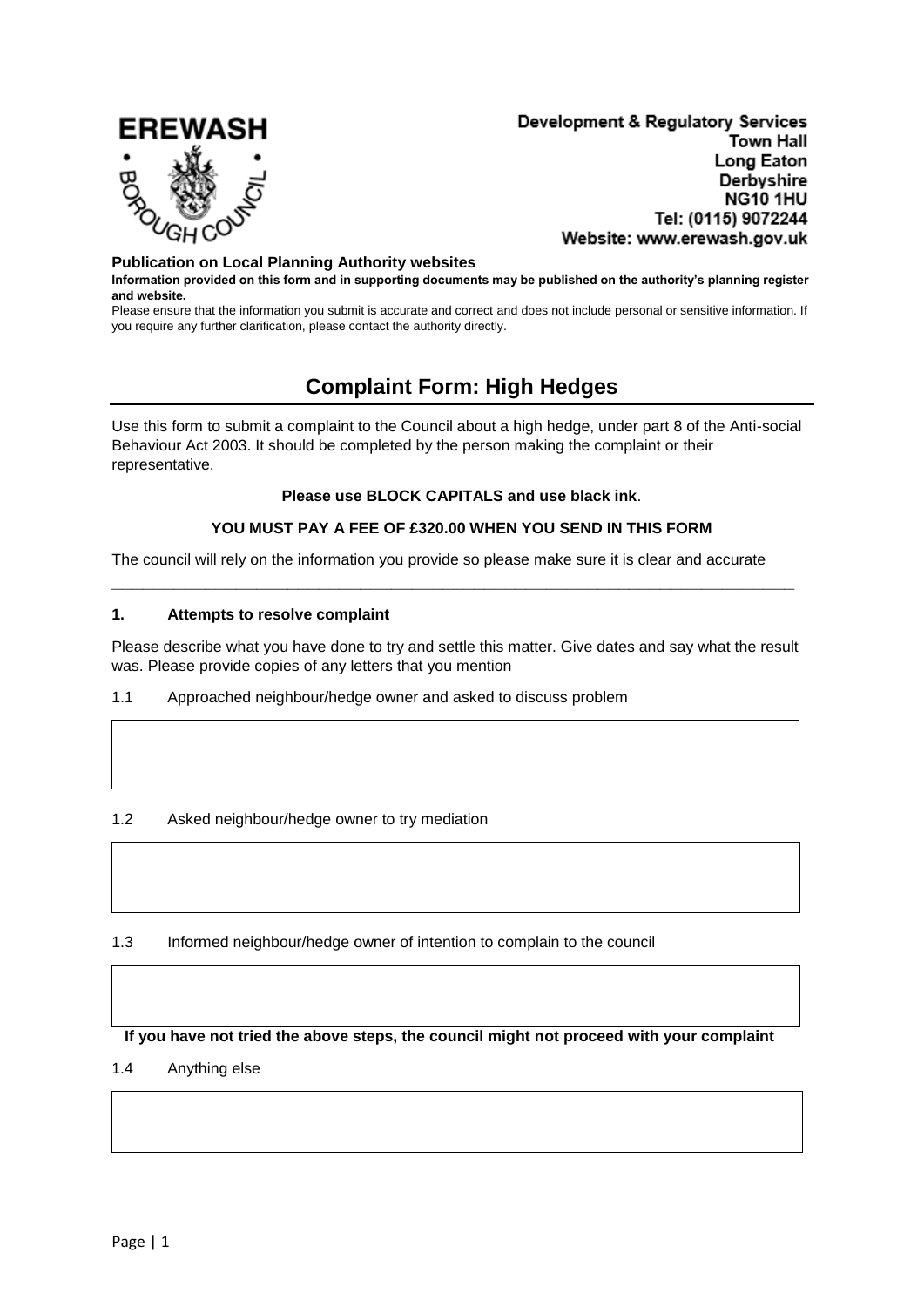## **2. Criteria for making a complaint**

## *About a hedge*

2.1 Is the hedge – or the portion that is causing problems – made up of a line of 2 or more trees or shrubs?  $\mathbf{r}$ 

|     |                                                                                                                             | Yes |         | No       |  |
|-----|-----------------------------------------------------------------------------------------------------------------------------|-----|---------|----------|--|
| 2.2 | Is it mostly evergreen or semi-evergreen?                                                                                   |     |         |          |  |
|     |                                                                                                                             | Yes |         | No       |  |
| 2.3 | Is it more than 2 metres above ground level?                                                                                |     |         |          |  |
|     |                                                                                                                             | Yes |         | No       |  |
| 2.4 | Even though there are gaps in the foliage or between the trees, is the hedge still capable of<br>obstructing light or view? | Yes |         | No       |  |
| 2.5 | Is it growing on land owned by someone else?                                                                                | Yes |         | No       |  |
|     | Who can complain?                                                                                                           |     |         |          |  |
| 2.6 | Is the complainant the owner or the occupier (e.g. tenant) of the property affected by<br>the hedge?                        | Yes |         | No       |  |
|     | Please delete whichever does not apply                                                                                      |     | Owner / | Occupier |  |
| 2.7 | Is the property residential?                                                                                                | Yes |         | No       |  |

**If you have answered 'NO' to any of the questions in this section, the criteria has not been met and so the Council cannot consider your complaint.**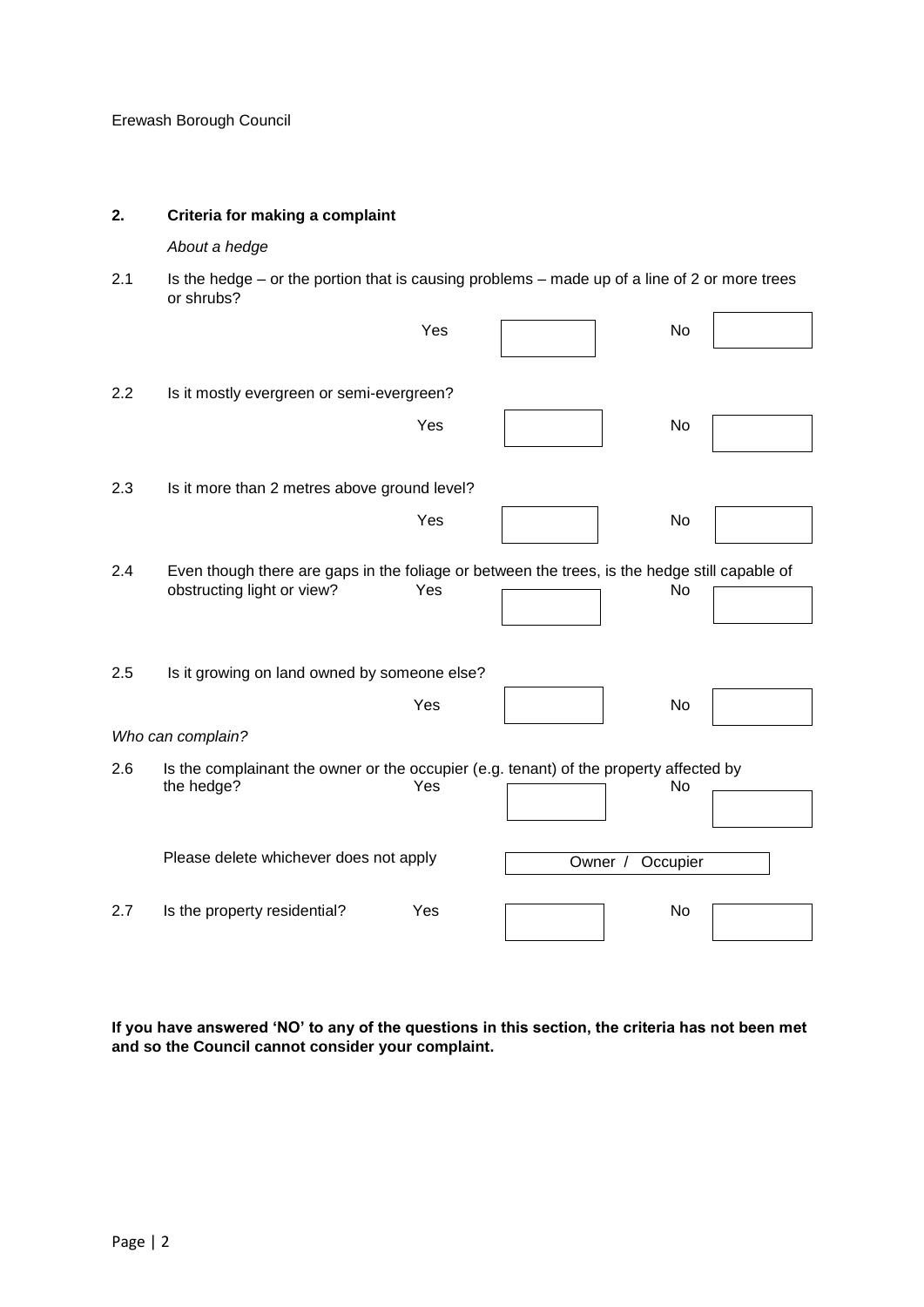## **3. Grounds of complaint**

Please describe the problems actually experienced as a result of the hedge being too tall, and say how serious they are. It will save time and help your case if you stick to the facts and provide all relevant information to back up the points you are making.

To help the council understand your situation, please provide a photo of the hedge and a plan or sketch of both the site where the hedge is growing and the property it is affecting. With the hedge clearly marked on it.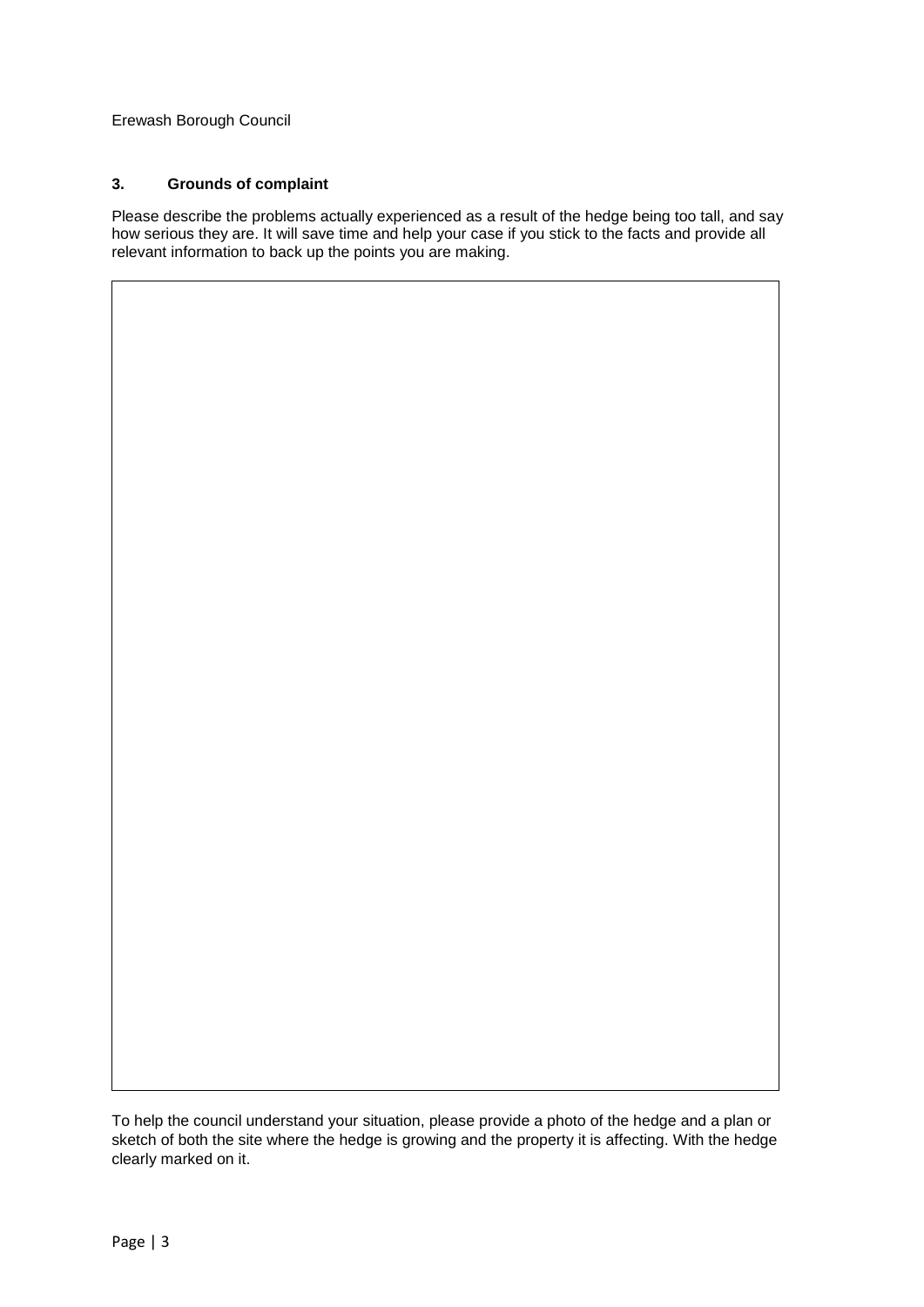#### 4. **Previous complaints to the Council**

4.1 Has a formal complaint been made to the Council before about this hedge?

| Yes | No |
|-----|----|
|     |    |

4.2 If you have ticked 'Yes', do you know the date and/or reference number of the Council's decision letter?

 $\begin{array}{cc} \mathsf{DATE} & \_-\_/\_-\_/\_ \_ \_ \end{array}$  REF  $\begin{array}{cc} \_-\_/\_ \_ \_ \end{array}$ 

4.3 What has changed since the council last looked at this?



# **If nothing has altered, the Council might not proceed with your complaint \_\_\_\_\_\_\_\_\_\_\_\_\_\_\_\_\_\_\_\_\_\_\_\_\_\_\_\_\_\_\_\_\_\_\_\_\_\_\_\_\_\_\_\_\_\_\_**

#### 5. **Who's who/ the parties**

5.1 Complainant's contact details

|                               | Title | Forename  | Surname |
|-------------------------------|-------|-----------|---------|
| Name                          |       |           |         |
|                               |       |           |         |
| Address                       |       |           |         |
|                               |       |           |         |
|                               |       |           |         |
|                               |       |           |         |
| County                        |       | Postcode  |         |
| Daytime Telephone<br>Number:- |       | Mobile :- |         |
| Email:-                       |       |           |         |
|                               |       |           |         |

Is the complainant content for us to contact them by email, at this address provided? YES / NO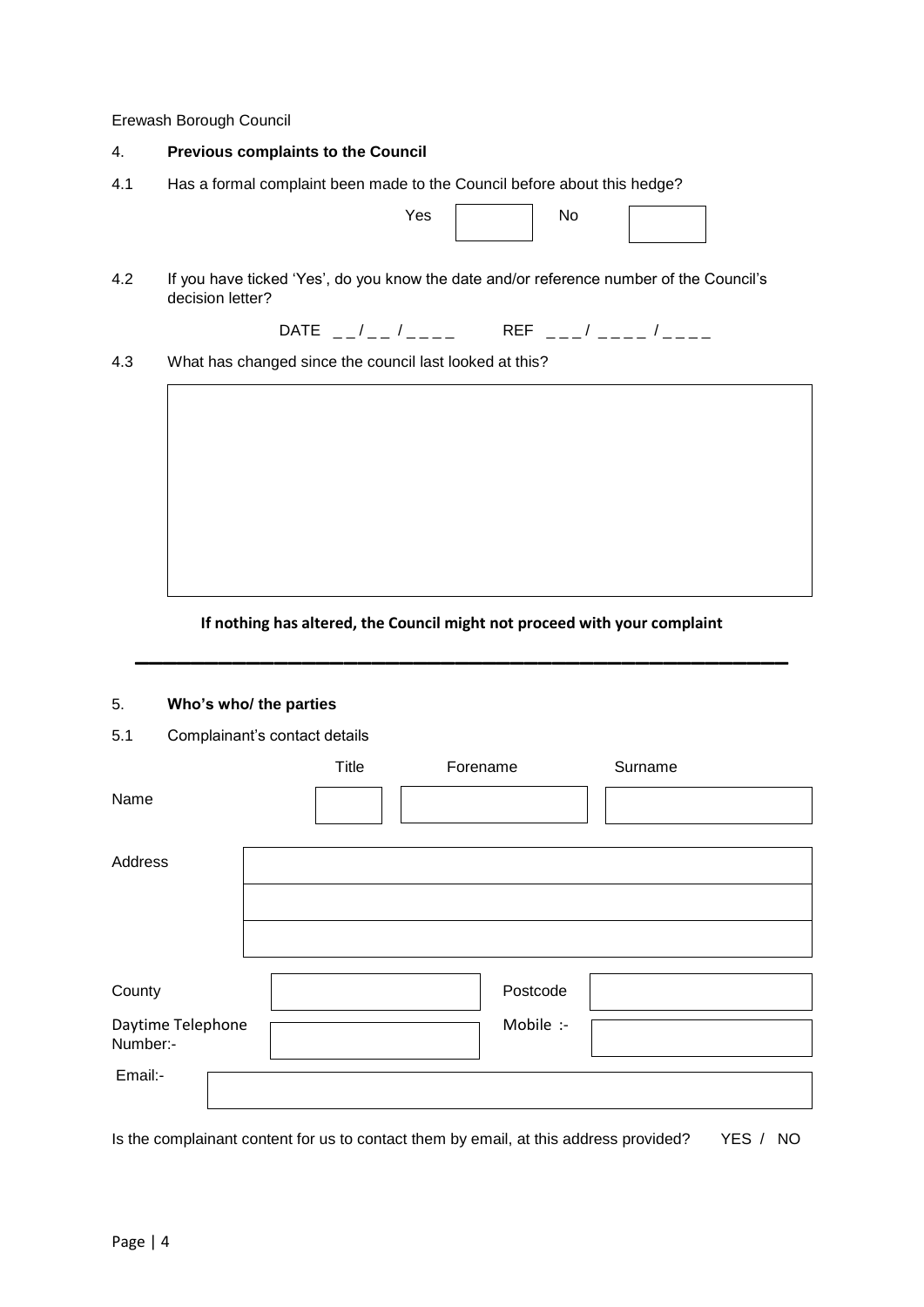**5.2** Address of the property affected by the hedge and the name of the person living there, if different to 5.1.

|                   | Title | Forename |           | Surname |
|-------------------|-------|----------|-----------|---------|
| Name              |       |          |           |         |
|                   |       |          |           |         |
| Address           |       |          |           |         |
|                   |       |          |           |         |
|                   |       |          |           |         |
|                   |       |          |           |         |
|                   |       |          |           |         |
| County            |       |          | Postcode  |         |
| Daytime Telephone |       |          | Mobile :- |         |
| Number:-          |       |          |           |         |
| Email:-           |       |          |           |         |
|                   |       |          |           |         |

# **5.3** Contact details of Agent or other person acting on behalf of the complainant (If any)

|                               | Title | Forename  | Surname |
|-------------------------------|-------|-----------|---------|
| Name                          |       |           |         |
|                               |       |           |         |
| Address                       |       |           |         |
|                               |       |           |         |
|                               |       |           |         |
|                               |       |           |         |
| County                        |       | Postcode  |         |
| Daytime Telephone<br>Number:- |       | Mobile :- |         |
| Email:-                       |       |           |         |
|                               |       |           |         |

Is the Agent, or other person named above, content for us to contact them by email at the address provided?

YES / NO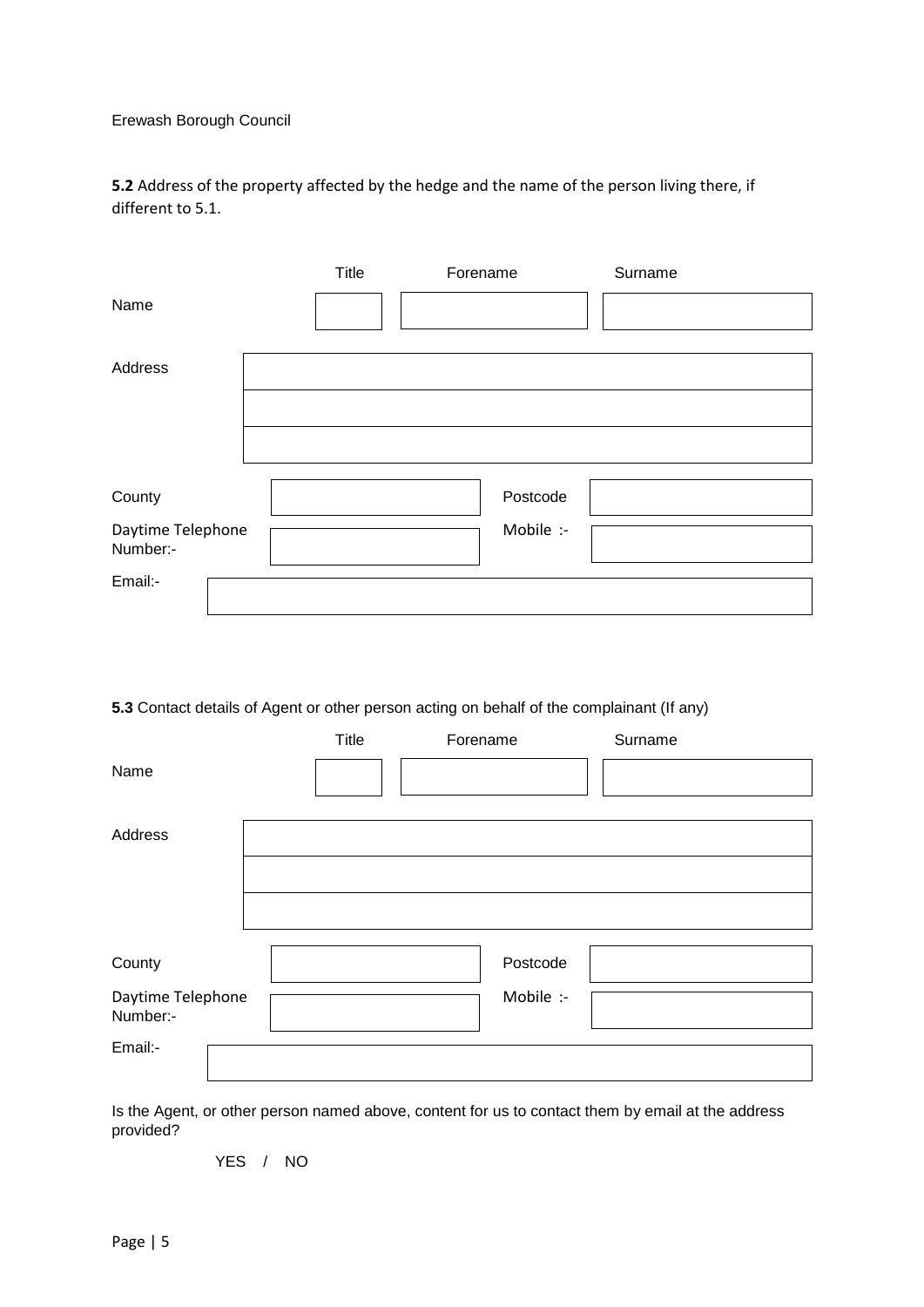# **5.4** Address of the site where the hedge is growing and name of the person living there, if known

|                               | Title | Forename  | Surname |
|-------------------------------|-------|-----------|---------|
| Name                          |       |           |         |
|                               |       |           |         |
| Address                       |       |           |         |
|                               |       |           |         |
|                               |       |           |         |
|                               |       |           |         |
| County                        |       | Postcode  |         |
| Daytime Telephone<br>Number:- |       | Mobile :- |         |
| Email:-                       |       |           |         |
|                               |       |           |         |

**5.5** Name and address of the person who owns the property where the hedge is situated, if different to 5.4 and if known

|                               | Title | Forename  | Surname |
|-------------------------------|-------|-----------|---------|
| Name                          |       |           |         |
|                               |       |           |         |
| Address                       |       |           |         |
|                               |       |           |         |
|                               |       |           |         |
|                               |       |           |         |
| County                        |       | Postcode  |         |
| Daytime Telephone<br>Number:- |       | Mobile :- |         |
| Email:-                       |       |           |         |